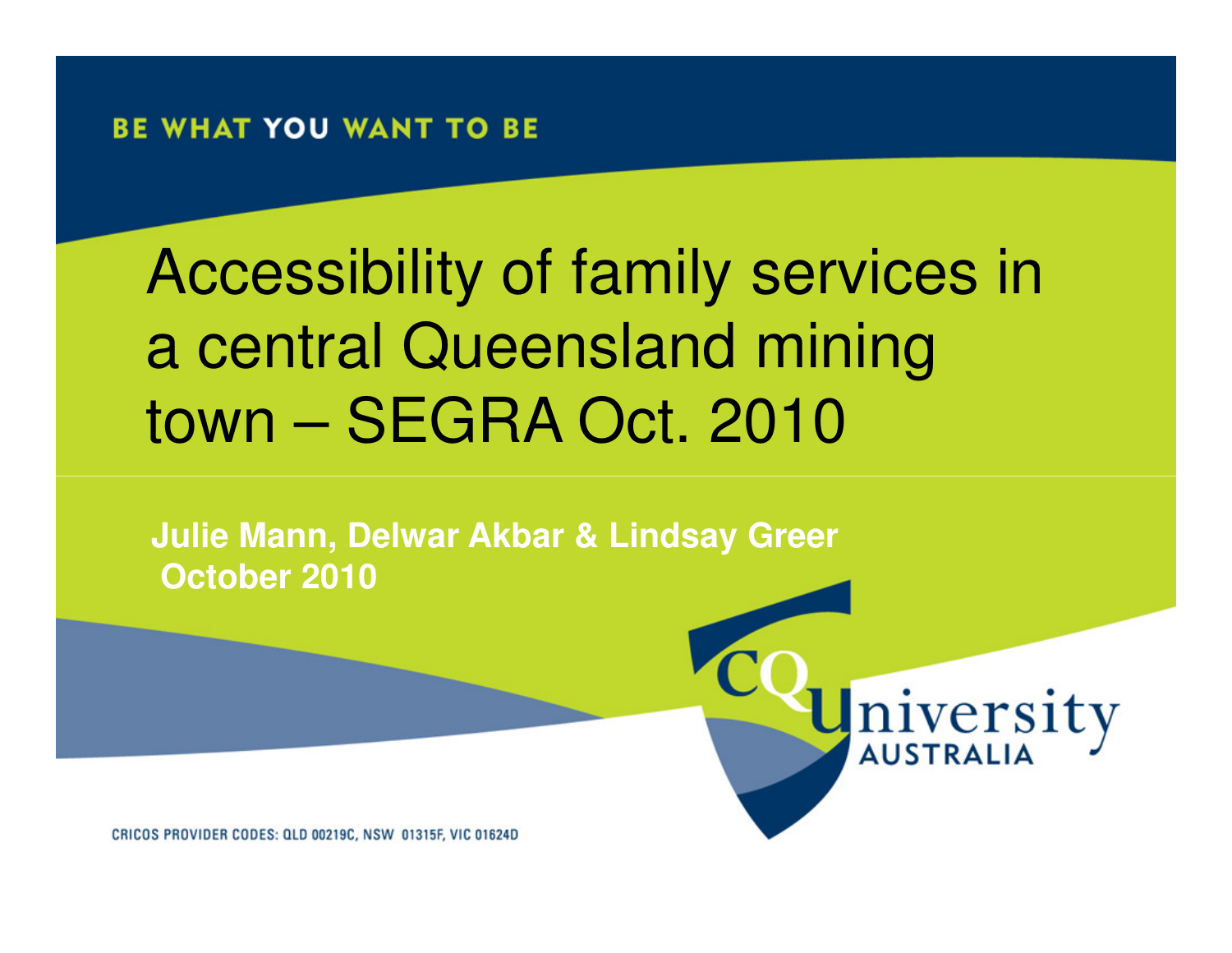# Presentation outline

- $\bullet$ **Study background**
- $\bullet$ **Family service delivery policy**
- $\bullet$ **Methods used in study**
- •**Middlemount township**
- •**Family services in Middlemount**
- $\bullet$ **• Recommendations**
- $\bullet$ **Future research?**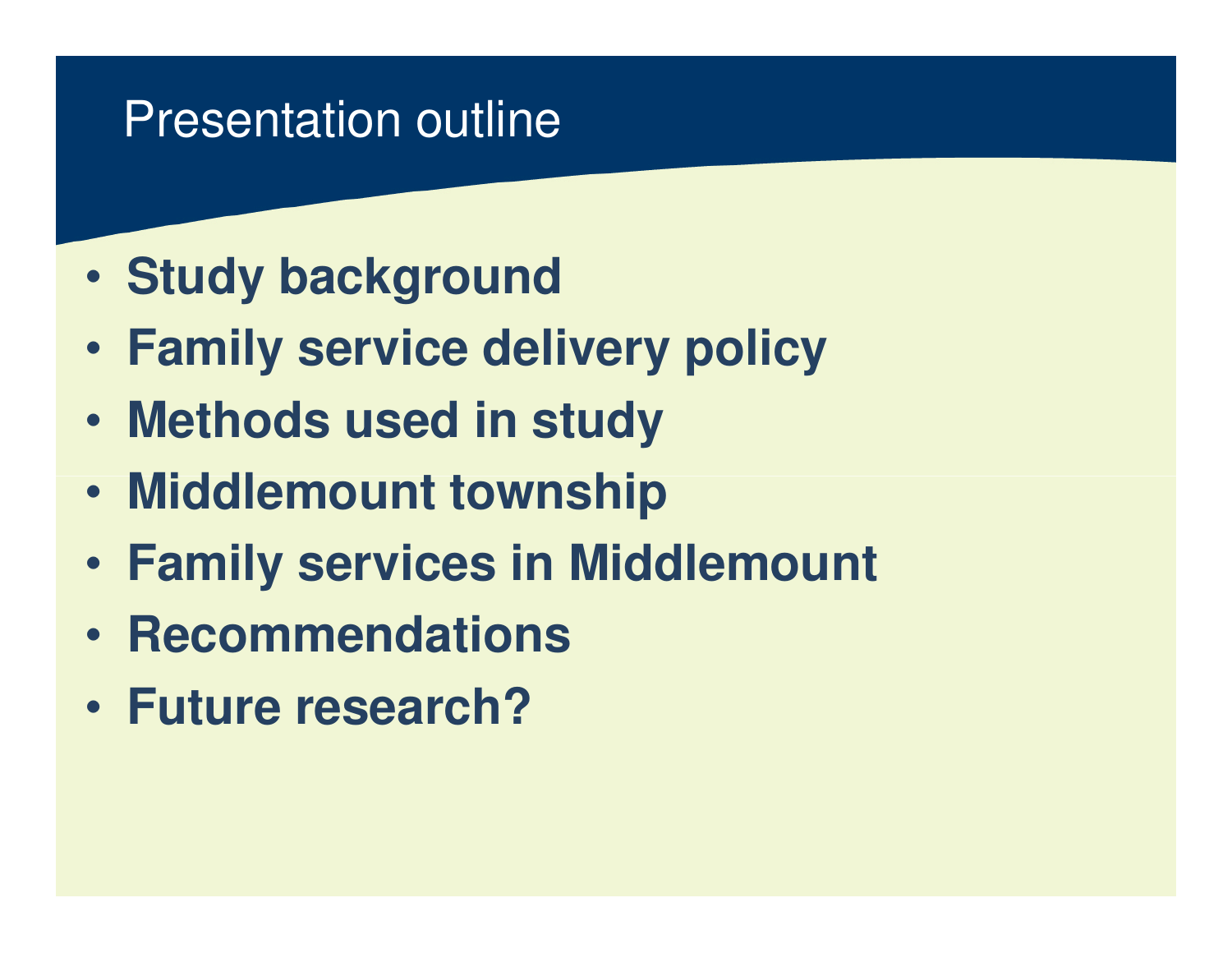## Study Background

- **Bowen Basin region has been subjected to development pressures due to commodity boom – bust cycles (resource community cycles)**
- **Anecdotal evidence suggests an increase in families associated with the mining industry seeking support from NGO's and government organisations**
- **This has important implications for service delivery and employers in the mining sector**
- **Are existing models of family service delivery appropriate and adequate?**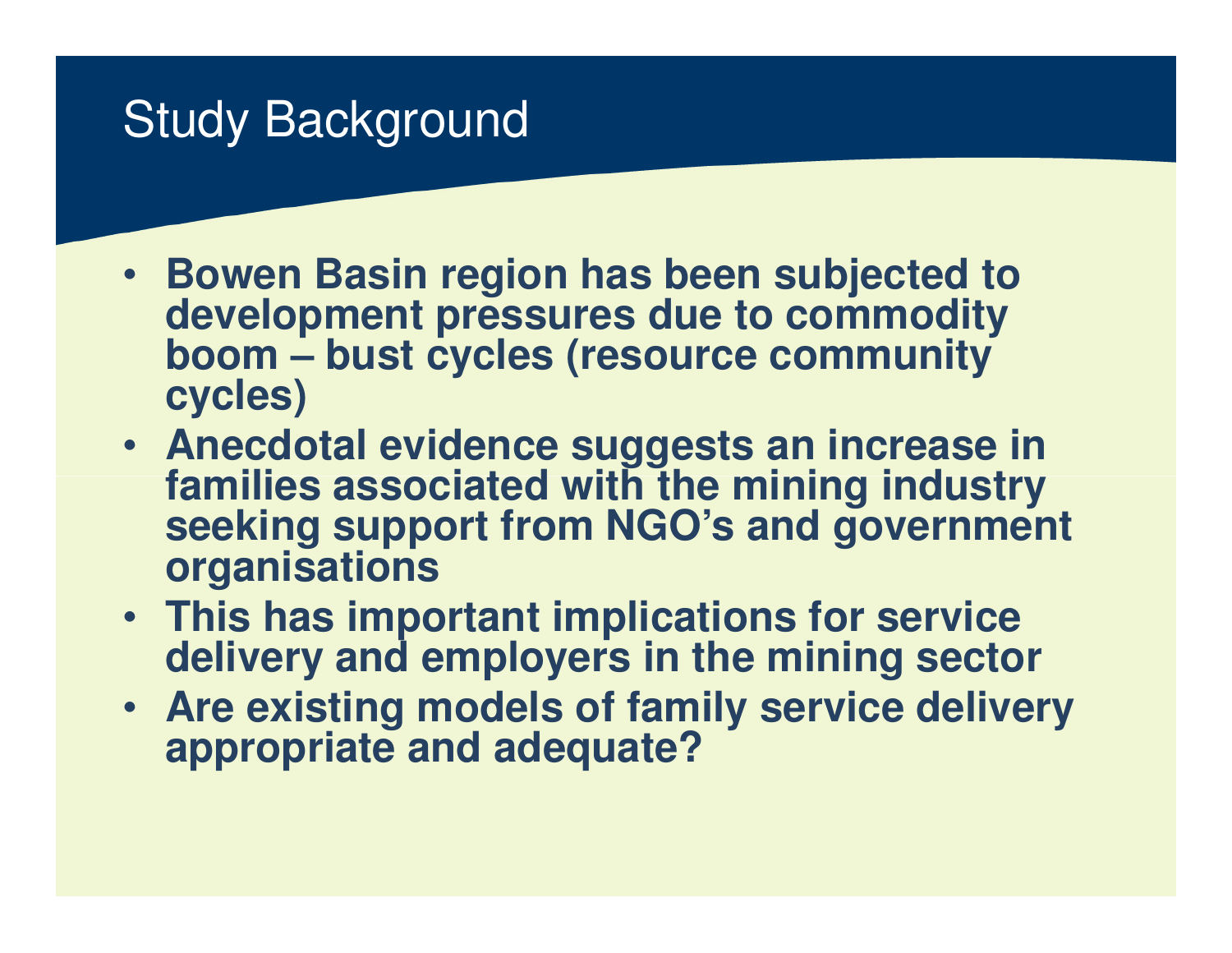# Family services delivery policy

- **Sustainable development as a policy (Mining, Minerals and Sustainable Development – MMSD 2002)**
- **Social licence to operate (MCA 2004)**
- •**QRC adopts social policy (2006)**
- **Sustainable Futures Framework for Mining Towns (2006)**
- **Sustainable Resource Communities (2009)**
- **Social Impact Management Plans (2009)**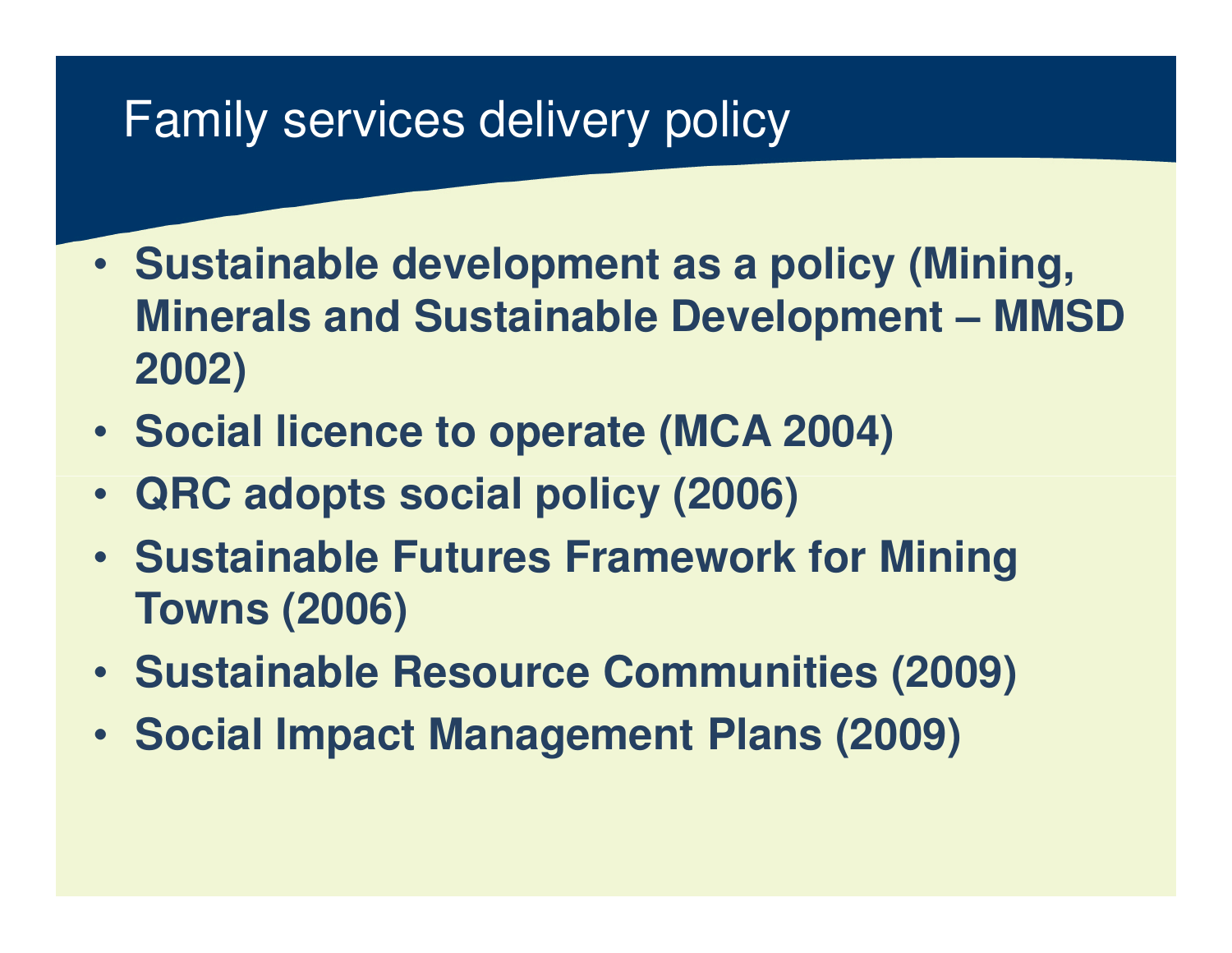# Department of Communities framework

- **Core human services (education, health and wellbeing)**
- **3D perspective (disadvantage, disease and disability)**
- **Needs based determined by social determinants (risk and protective factors)**
- **Triangulation (Service system, community need and capacity)**
- **Based on high quality, timely and accurate information**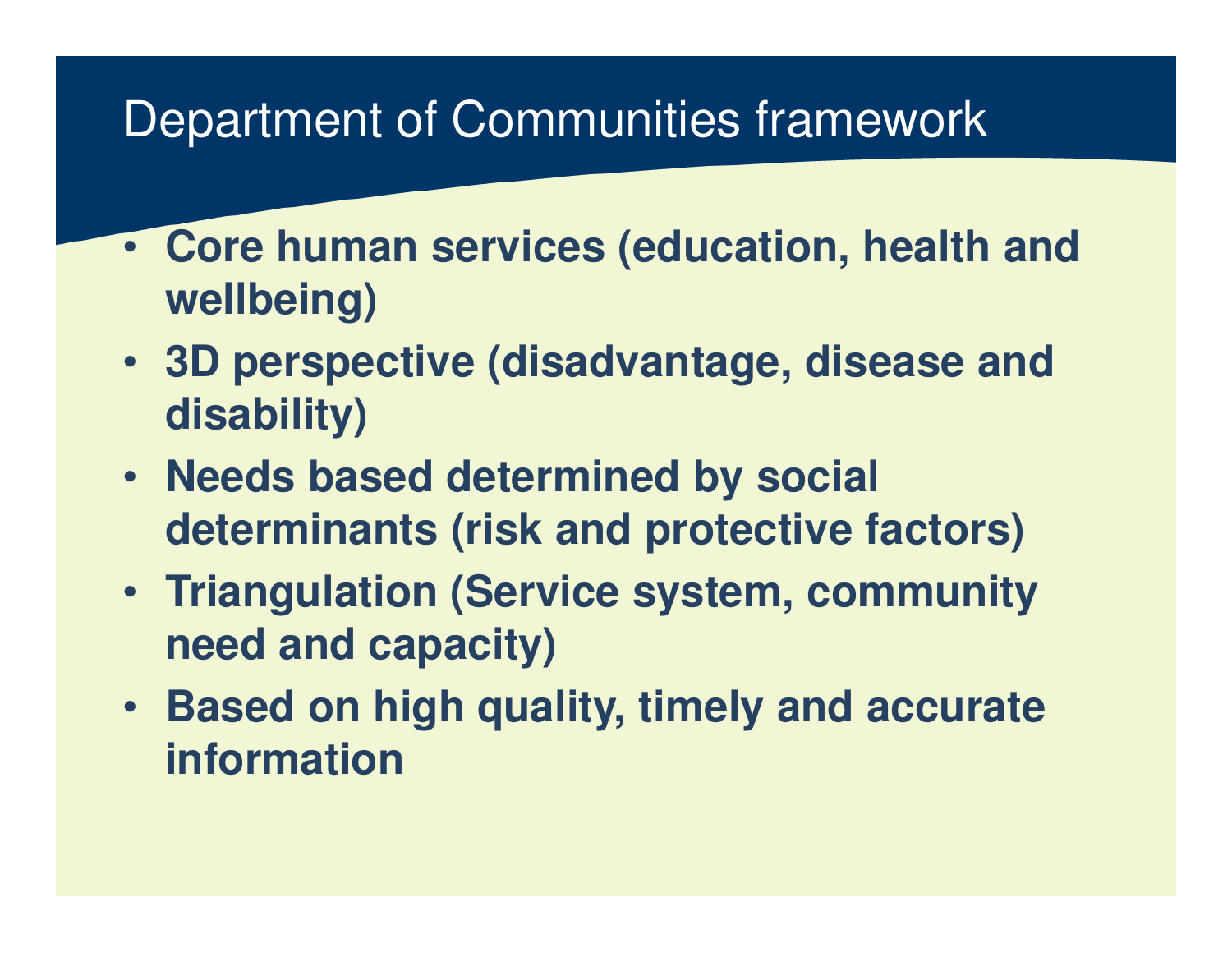# DoC cont…

- $\bullet$  **Evidence Based Management (EBM) framework defines core concepts:**
	- $\mathcal{L}_{\mathcal{A}}$  , and the set of  $\mathcal{L}_{\mathcal{A}}$ risk and protection factors,<br>– indicators of disadvantage :
	- indicators of disadvantage and
	- $\mathcal{L}_{\mathcal{A}}$  , and the set of  $\mathcal{L}_{\mathcal{A}}$  measures of appropriate, effective and efficient service to alleviate exclusion.
	- **The service delivery system should, in theory, align broad strategic goals with local operational activities.**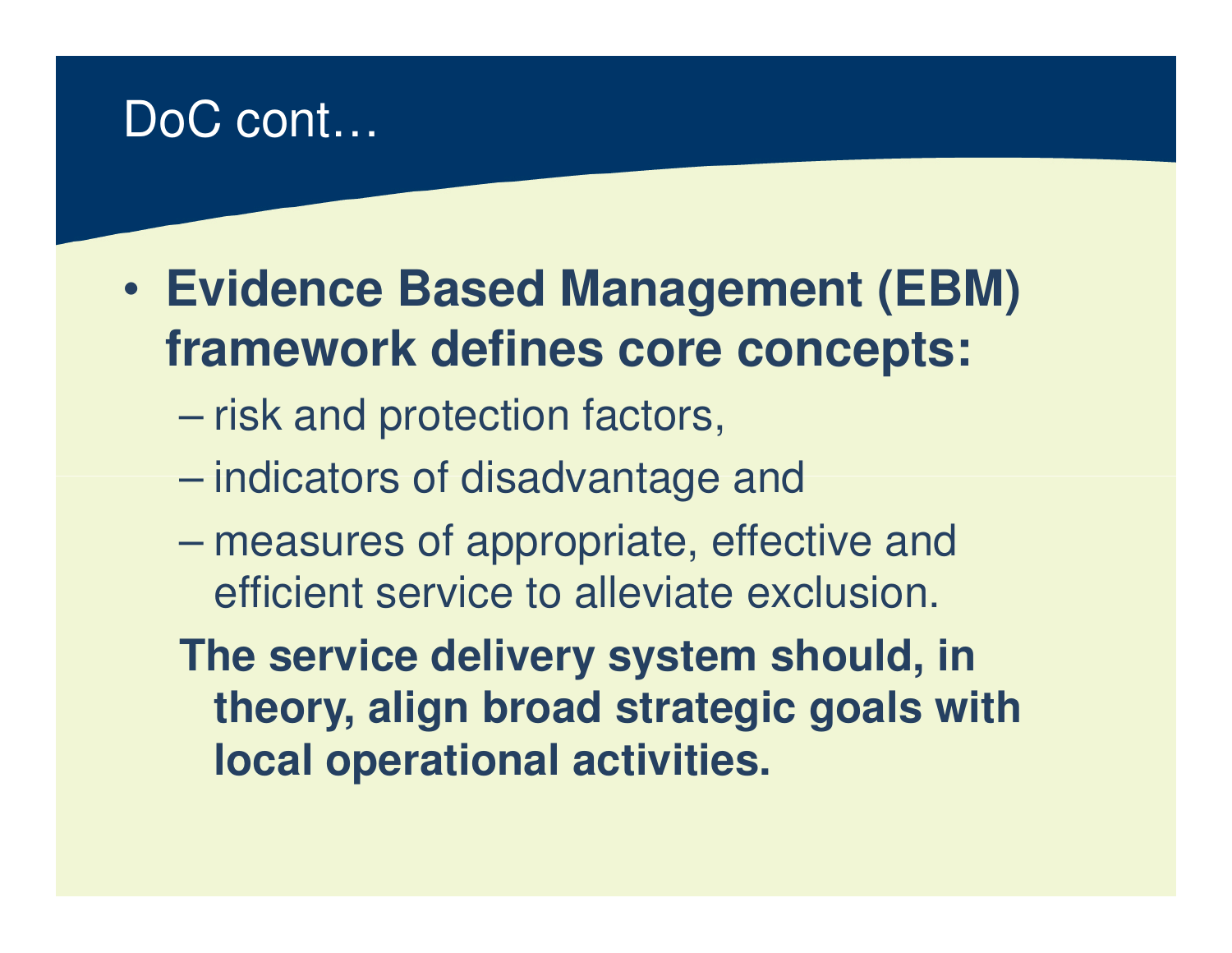# Issues specific to mining towns

- •**Reliance on census data**
- **Concerns with population mobility**
- **Variable non-resident populations**
- •**Unpredictable development – short time frames**
- **Considerable population churn**
- •**Impacts on community cohesion and knowledge**
- **Identification of services available**
- **Visiting services and/or community based**
- **Unclear who is responsible for providing/funding services**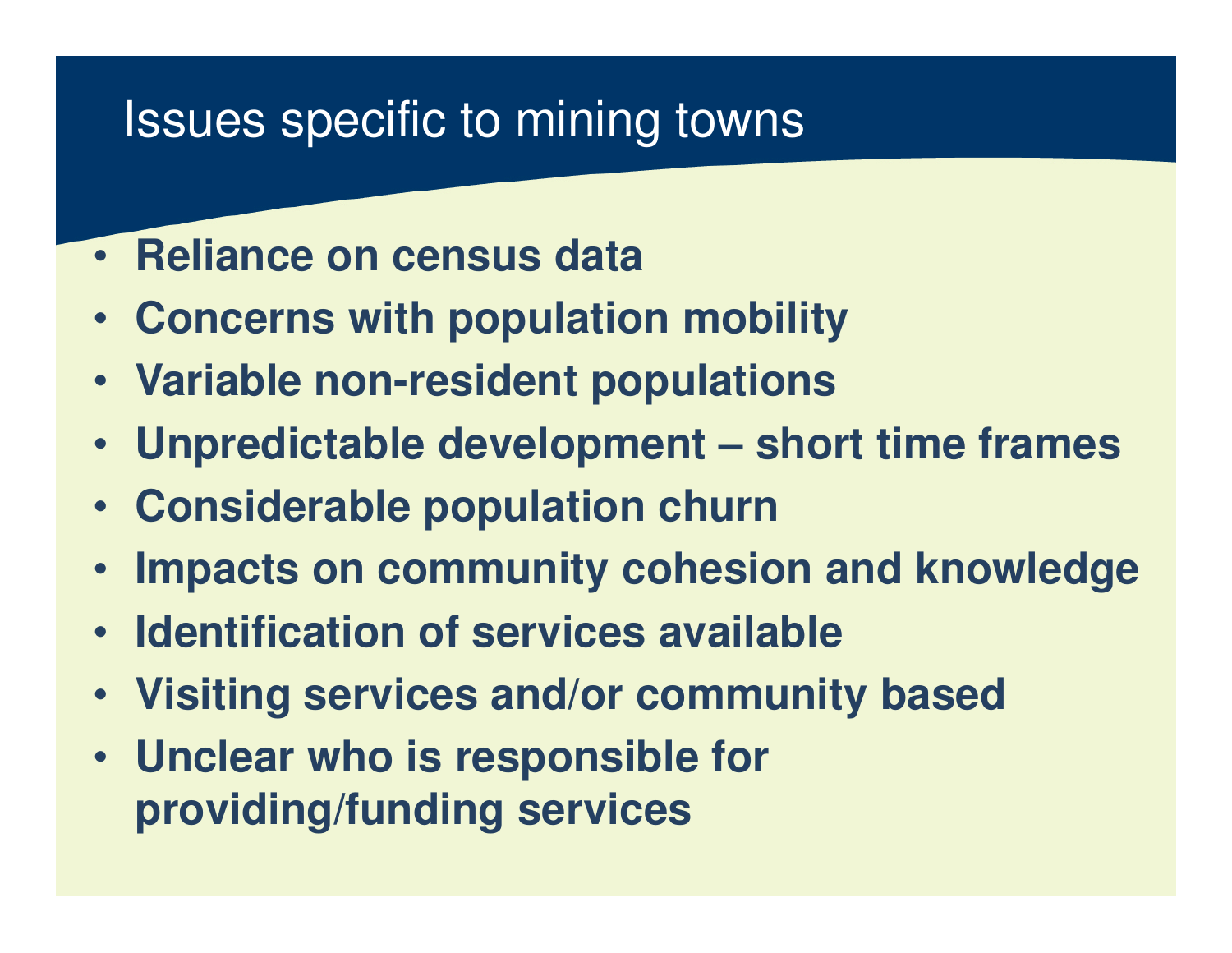## Research Methods

- $\bullet$  **Desktop research – ABS, HILDA and AIFS**
- $\bullet$ **Literature Review**
- Survoy of mining **Survey of mining employees (148)**
- $\bullet$ **Interviewed stakeholders (8)**
- $\bullet$ **Interviewed families (8)**
- $\bullet$ **Statistical and thematic analysis**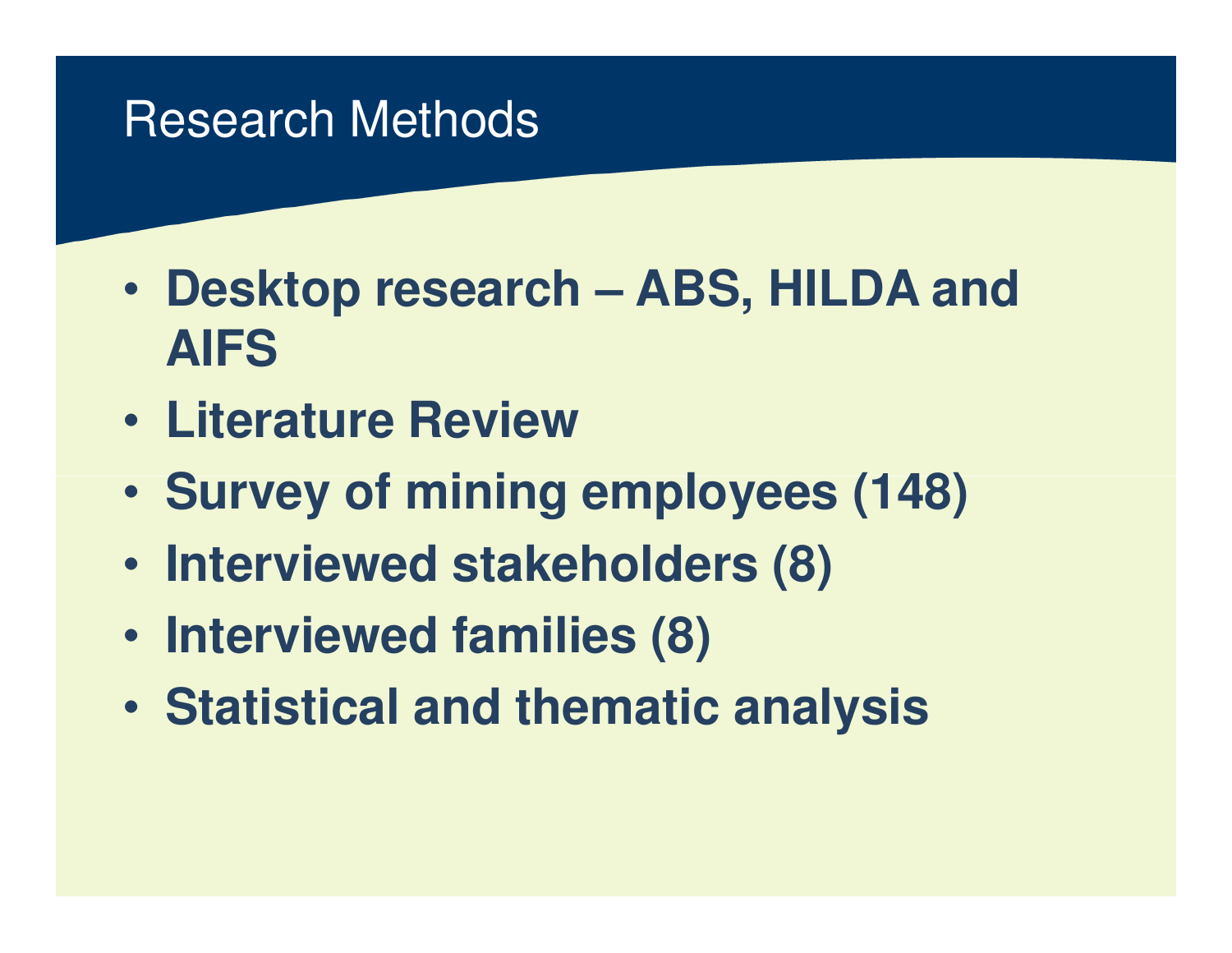# Middlemount township

- **Purpose built early 1980's**
- **SEAT (2008) report describes the township as 'tired and outdated' with housing and infrastructure in need of reinvigoration**
- **Liveability rating 5.73 (7.25 for region, 6.59 mining camps)**
- **Double Australian ave. income**
- **Younger workforce age – few retirees**
- **Less participation in community groups**
- **High population churn**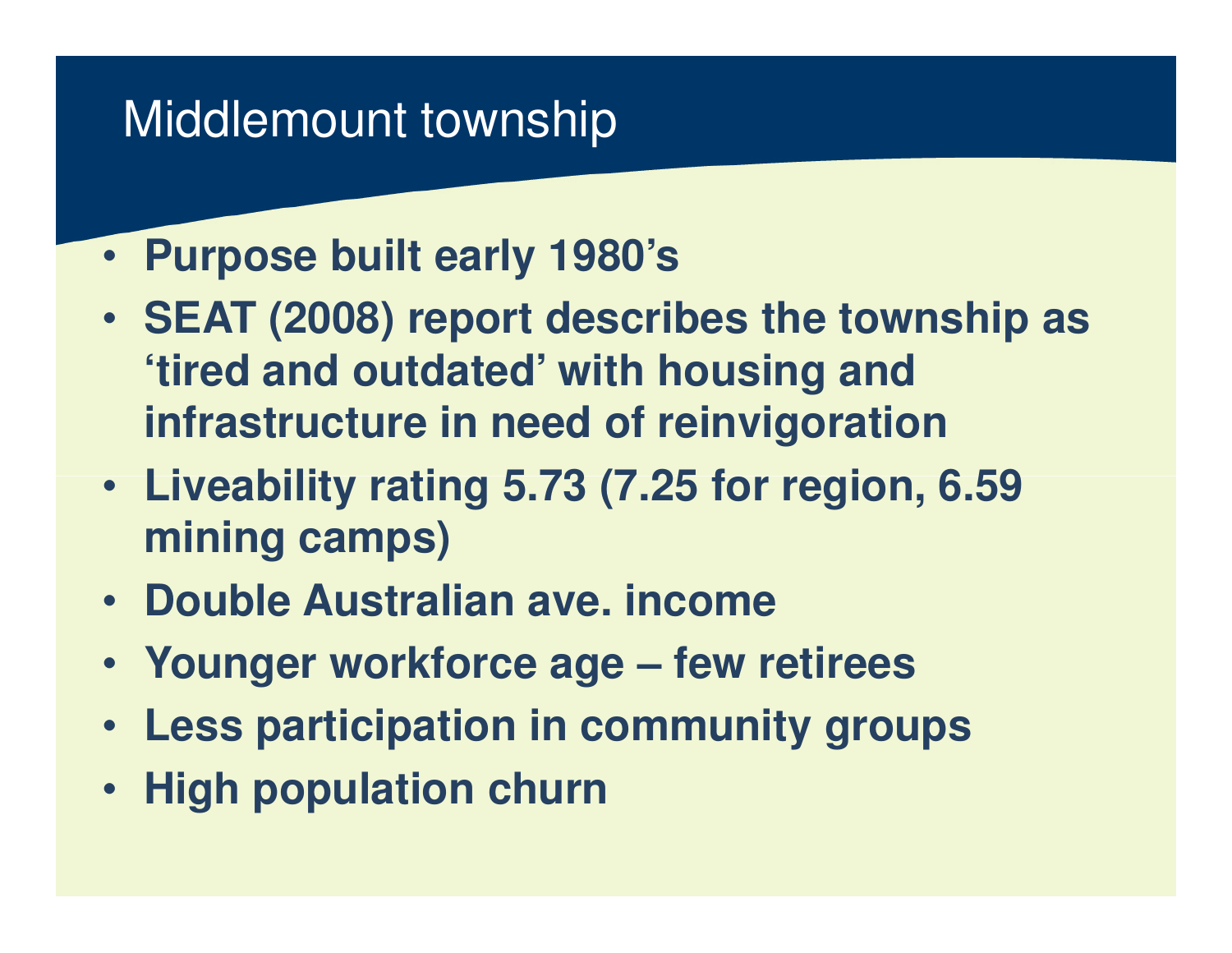# Middlemount township

- $\bullet$ **Dominant single industry – mining**
- $\bullet$  **Very limited opportunities for private enterprise – some small business home based**
- • **Wealth (property) generally at 'other location'**
- $\bullet$  **Multiple reasons for being there – mostly a stepping stone to somewhere else**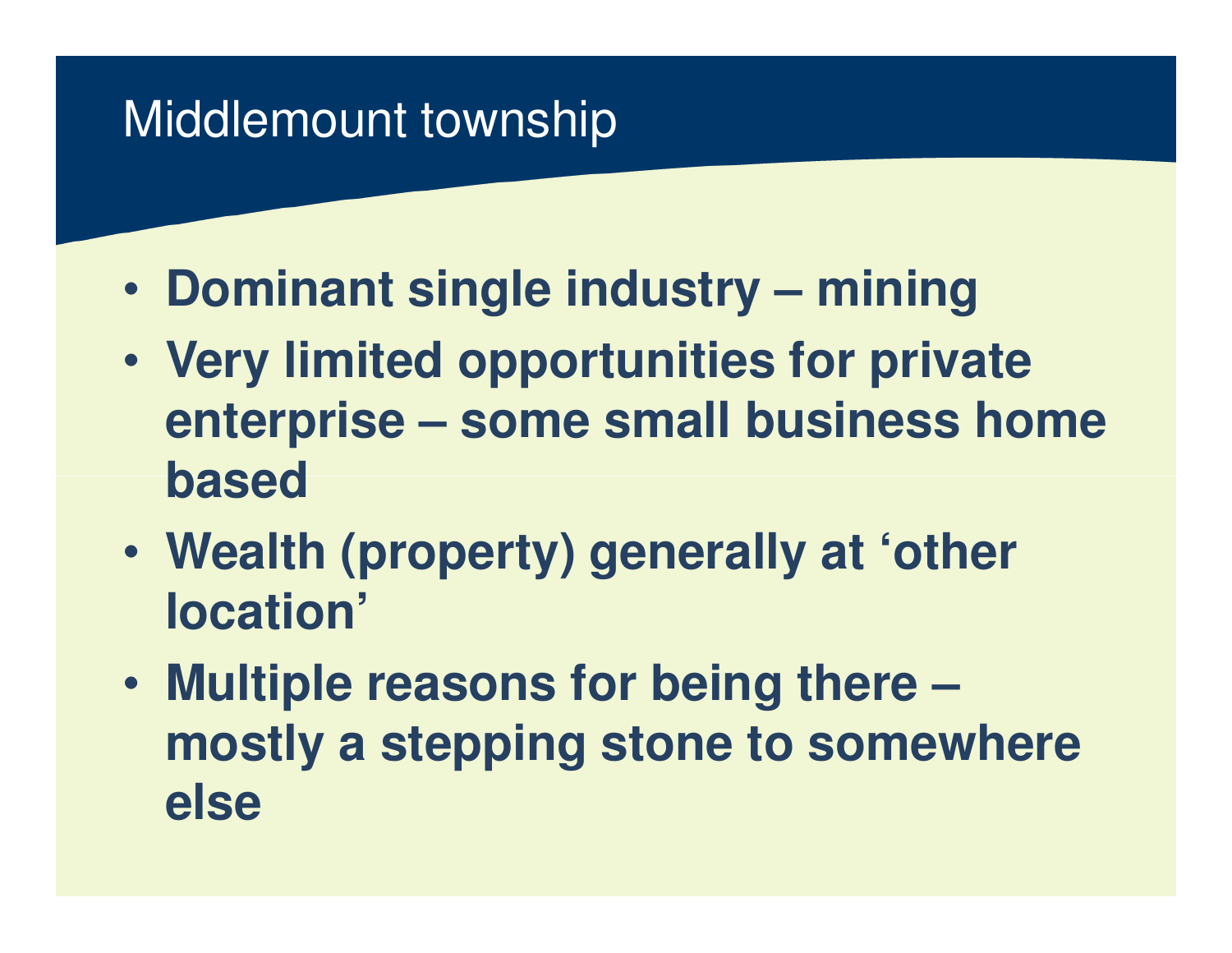#### Respondent snapshot

- **Mostly male – ave. age 38.5 years**
- **50% Anglo Coal – 50% contractors/gov't**
- **70% married/de facto**
- **65% Nuclear family, 9.7% single parents, 7.3% step families**
- **55.2% partner resided not in Middlemount**
- **42.45% main concern financial situation**
- **Anxiety/depression rated most frequently**
- **Employment security ranked highest**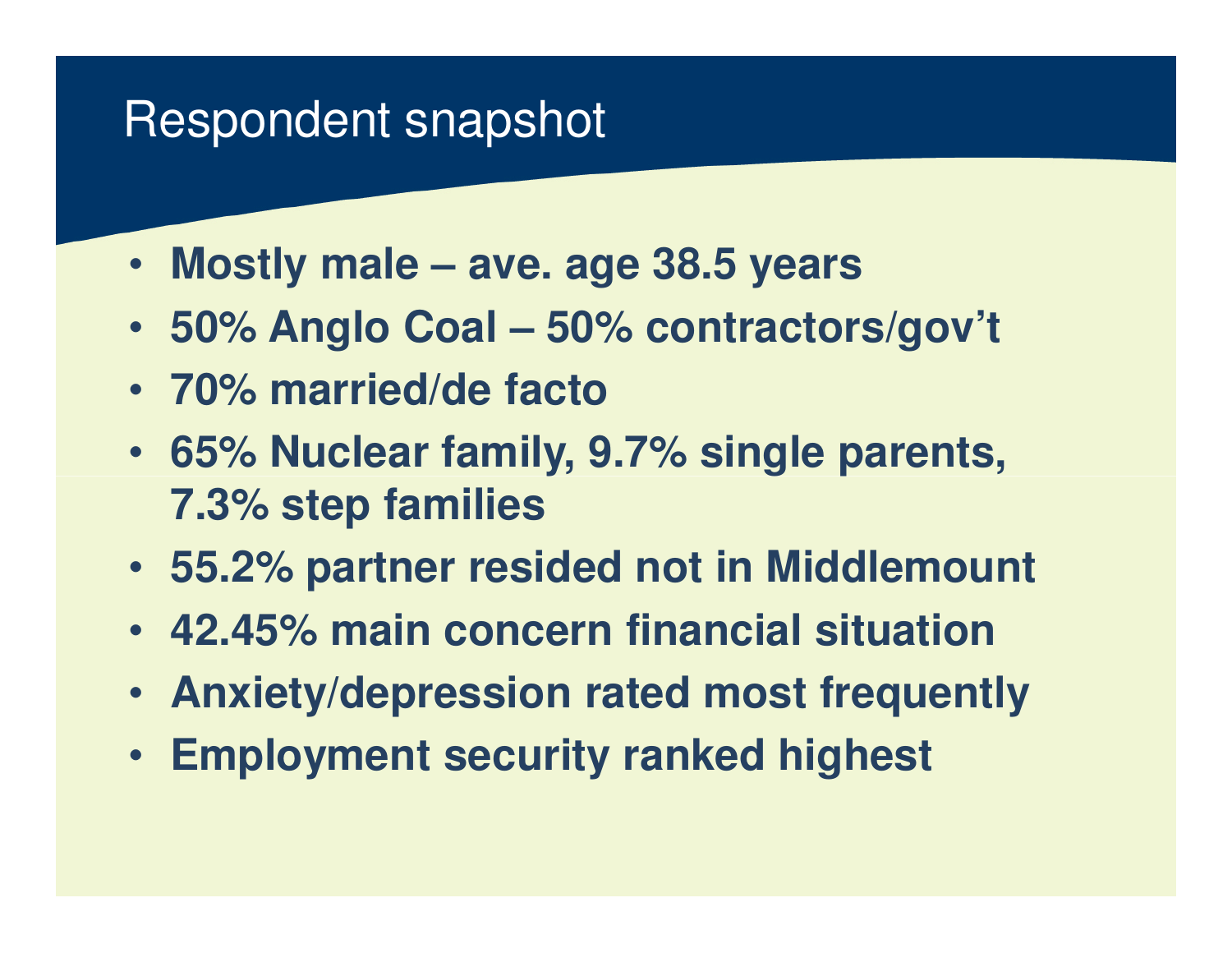# Family services in Middlemount

- **33% aware of services that supported families**
- **Local GP, community health nurse and medical centre most recalled services**
- **Child support second most recalled service**
- **Only 11% sought assistance in Middlemount**
- **25% recommend services in Mackay - 20% in Rockhampton**
- **6.6% accessed employee assistance program**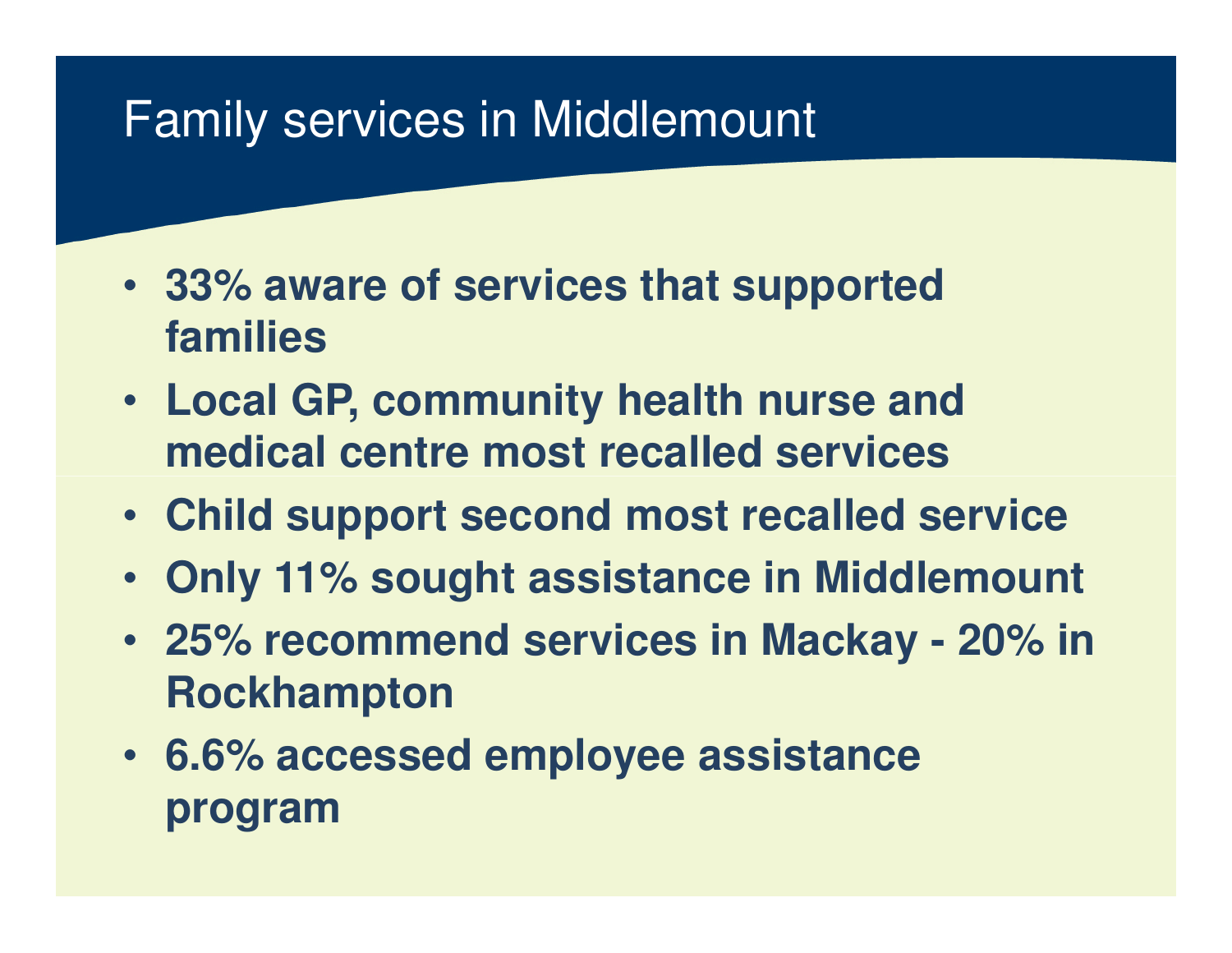# Responsible for providing services

- $\bullet$ **35% State government**
- $\bullet$ **28% Local government**
- $\bullet$ **26% mining company**
- •**6.8% private sector**
- •**3.6% church based organisation**
- $\bullet$  **Consensus for shared responsibility –opportunity for competition in provision**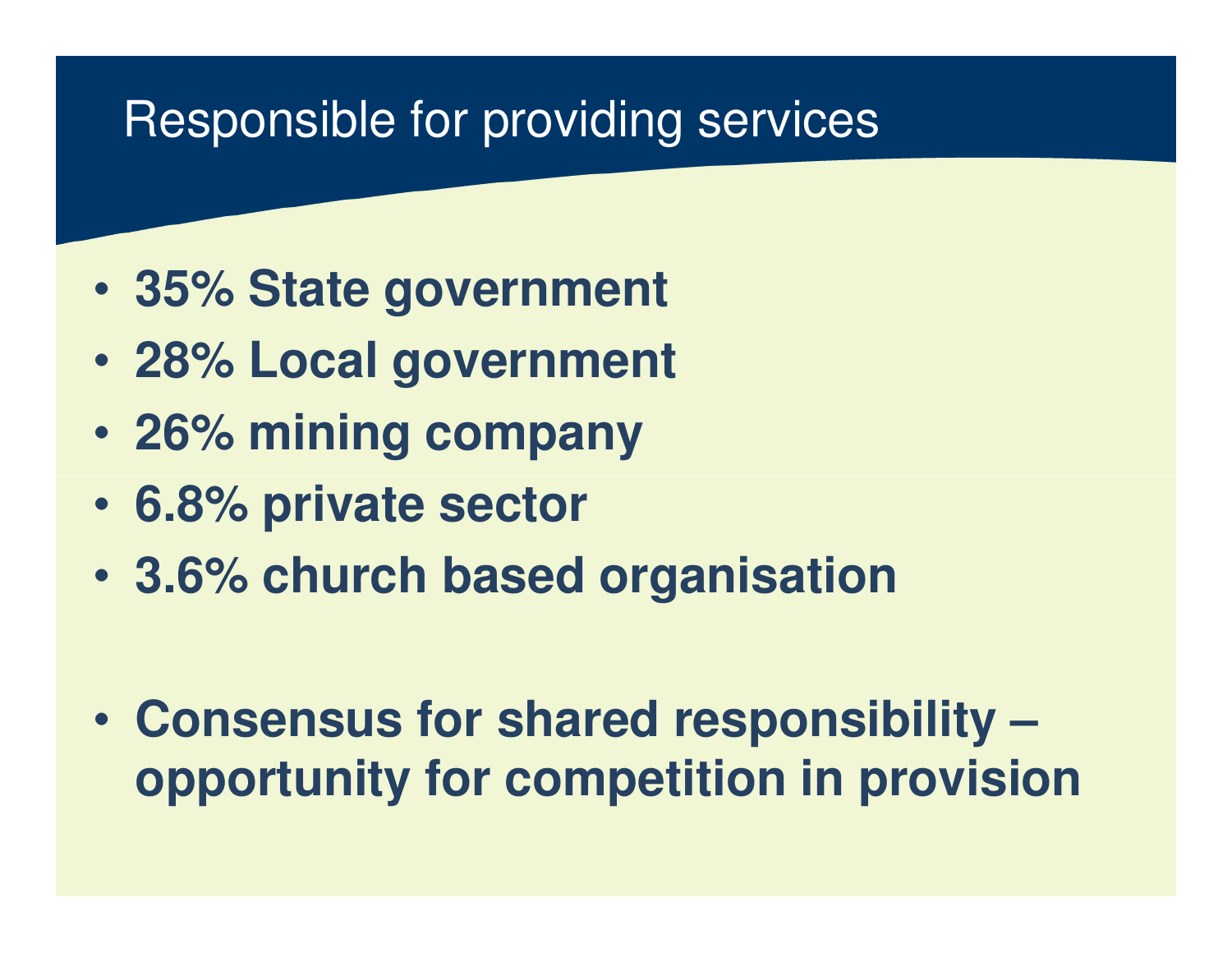#### Future services

- $\bullet$  **Priority for health service (prefer hospital)**
- $\bullet$  **Long list of additional services**
	- and the contract of the con-**Specialist health services**
	- $\mathcal{L}_{\mathcal{A}}$  , the state of the state  $\mathcal{L}_{\mathcal{A}}$  **Disability, youth support, single parent support**
	- $\mathcal{L}_{\mathcal{A}}$  , the state of the state  $\mathcal{L}_{\mathcal{A}}$  **Emergency accommodation (policies to protect families in times of break up)**
	- $\mathcal{L}_{\mathcal{A}}$  , the state of the state  $\mathcal{L}_{\mathcal{A}}$  **Financial literacy (as opposed to advisory services)**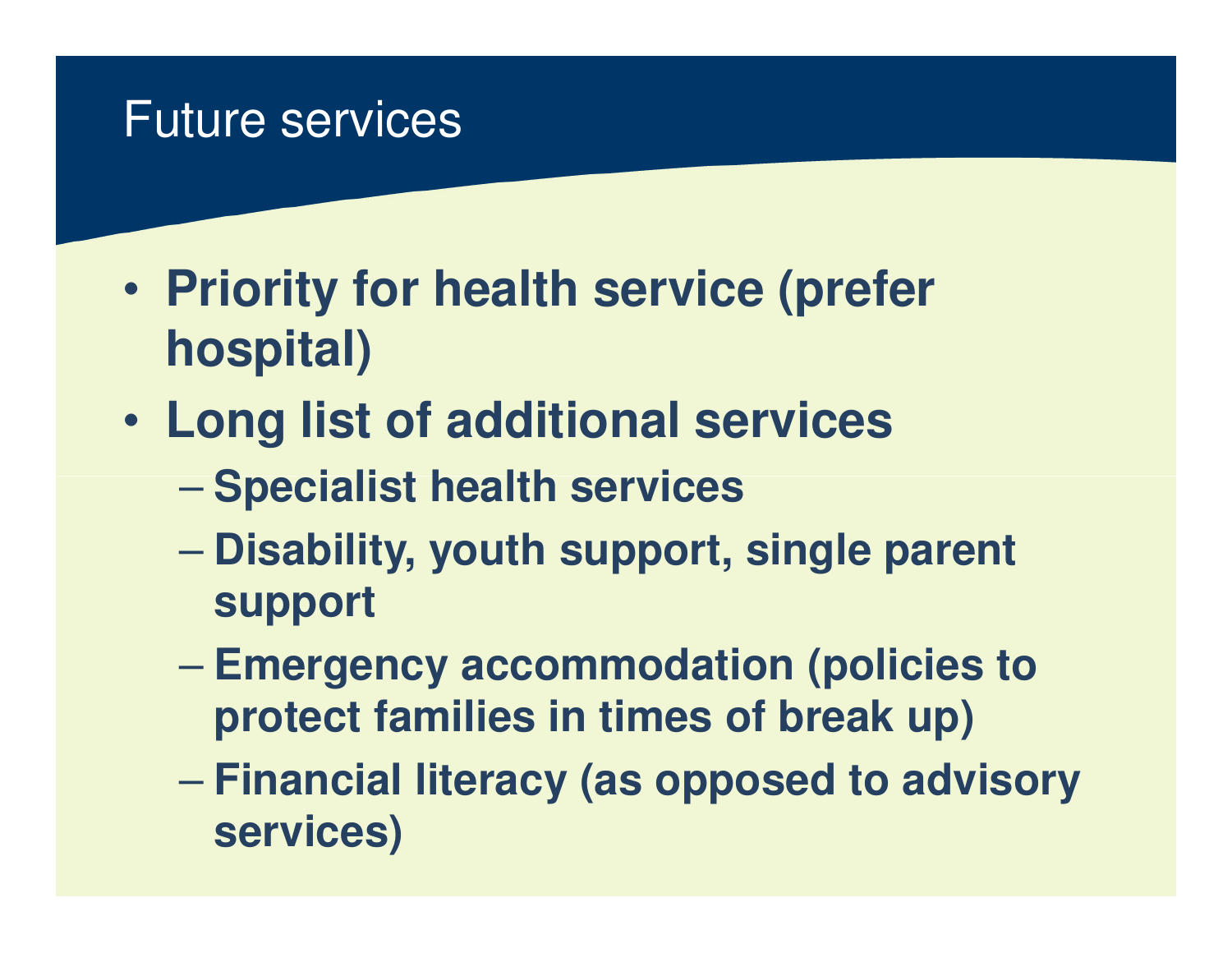# Other concerns

- $\bullet$  **Time for community participation (due to long shifts/commutes)**
- $\bullet$ **Community building – disengagement**
- $\bullet$ **Role of the company**
- $\bullet$  **Isolation (geographical, social, from company)**
- • **Parenting issues, community tolerance of bad behaviour, alcohol abuse all ages**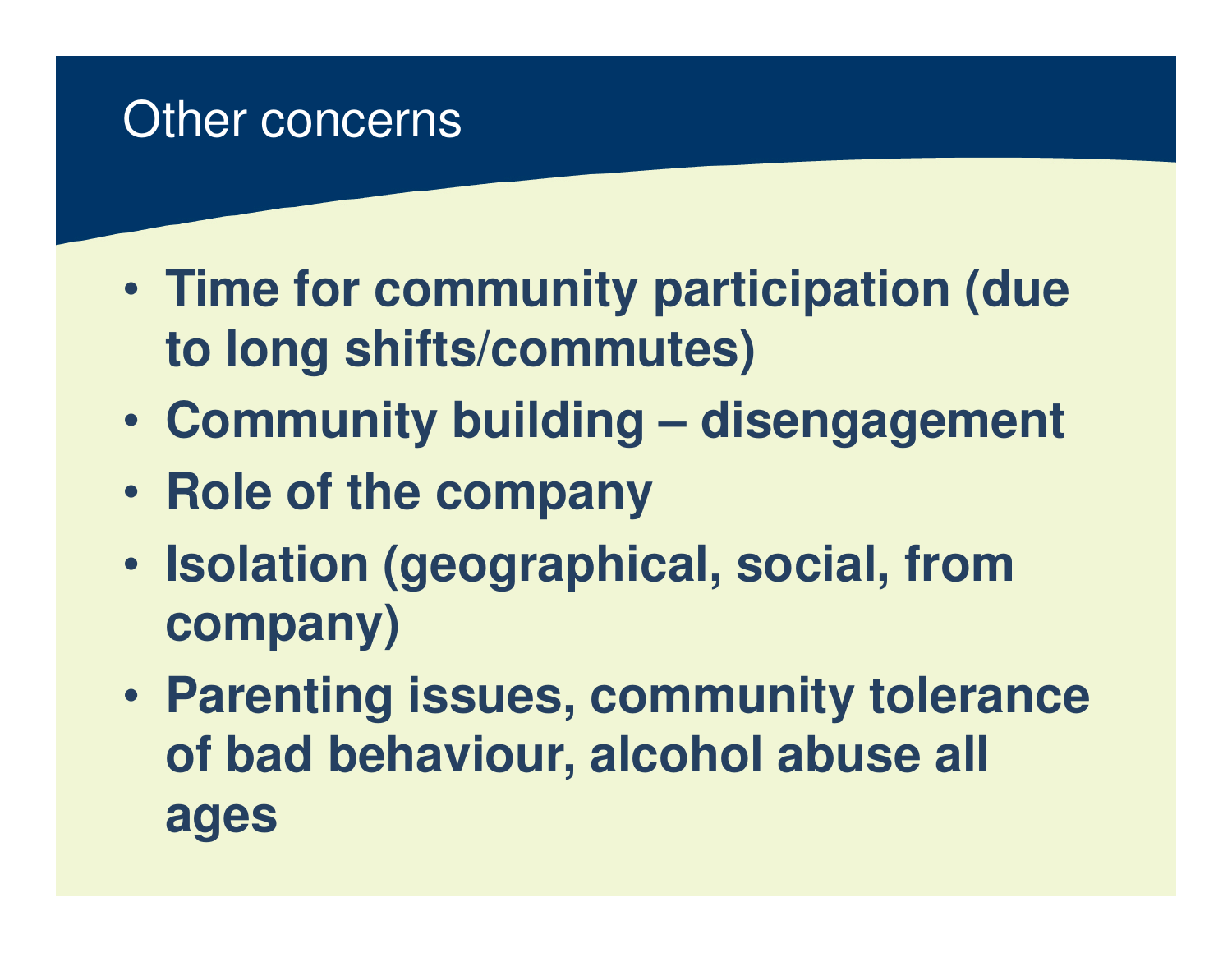## Take home message

- $\bullet$  **Community building is the first requirement**
- $\bullet$  **Community ownership of programs is essential (difficult though with the pop. churn)**
- $\bullet$  **More on-the-ground resourcing required as mining impacts expected to increase with new projects and more mining companies**